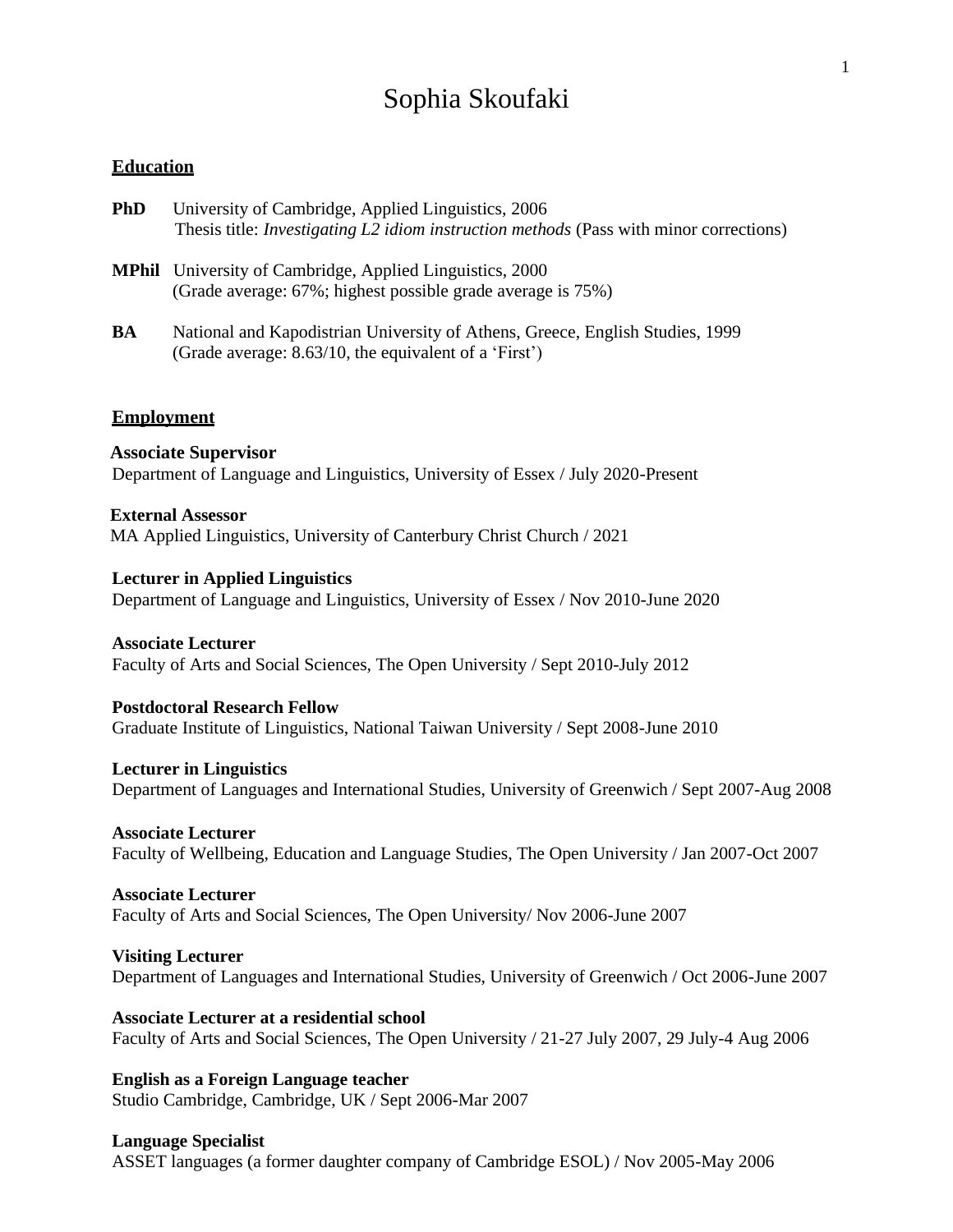## **Tutor of undergraduate students**

Linguistics Department, University of Cambridge / Oct 2004-May 2005

#### **English as a Foreign Language teacher**

Three Polytechnic Schools, Athens, Greece / Oct 2000-July 2001 MAST, a language school, Athens, Greece / Oct 2000-June 2001

#### **Research interests**

Second language vocabulary learning and teaching; English for Academic Purposes; figurative language learning and processing; vocabulary testing; the assessment of coherence in writing; experimental research methods; corpus linguistics; mixed-methods research

## **Research funding and awards**

Internal funding (Education Strategy Fund) of the project 'Validating a vocabulary test for use in presessional and in-sessional English for Academic Purposes courses' (2017)

Internal funding (Undergraduate Research Opportunities) of research assistant salary for these projects: 'Detecting coherence errors in EFL writing' (2015), 'Detecting polysemous words and their senses' (2016), 'Acquisition and use of English polysemous academic words by international students during a pre-sessional course' (2016), 'Acquisition of English polysemous academic words by Chinese learners of English' (2016-2017)

Funding of my Post-doctoral Research Associate post in the Graduate Institute of Linguistics at National Taiwan University by the Taiwanese government-funded scheme 'Top 100'. This scheme supported research at National Taiwan University so that the University would gain a place among the top 100 universities in the world, a goal National Taiwan University has achieved in the meantime. (2008-2010)

Fee- and accommodation-covering student award (one of two) for my talk at the British Association of Applied Linguistics/Cambridge University Press Language Learning and Teaching SIG Inaugural Seminar, University of York (2005)

Airplane travel and accommodation-covering funding to give my presentation 'Verbal reports as a means to identify strategies of idiom-meaning guessing' at the Experimental Methods in Cognitive Linguistics (EMCL) Workshop, Cornell University (2003)

Funding of my PhD research:

Isaac Newton Trust European Research Studentship; Cambridge European Trust Scholarship; Clare Hall Bursary; Research Centre for English and Applied Linguistics Bursary (2001-2005) Allen, Meek and Read Scholarship (2001-2002)

Funding of my MPhil research: Cambridge European Trust Bursary (1999-2000)

Greek National Scholarships Foundation Award for achieving the highest grade average in my BA programme in the academic year 1996-1997 (1998)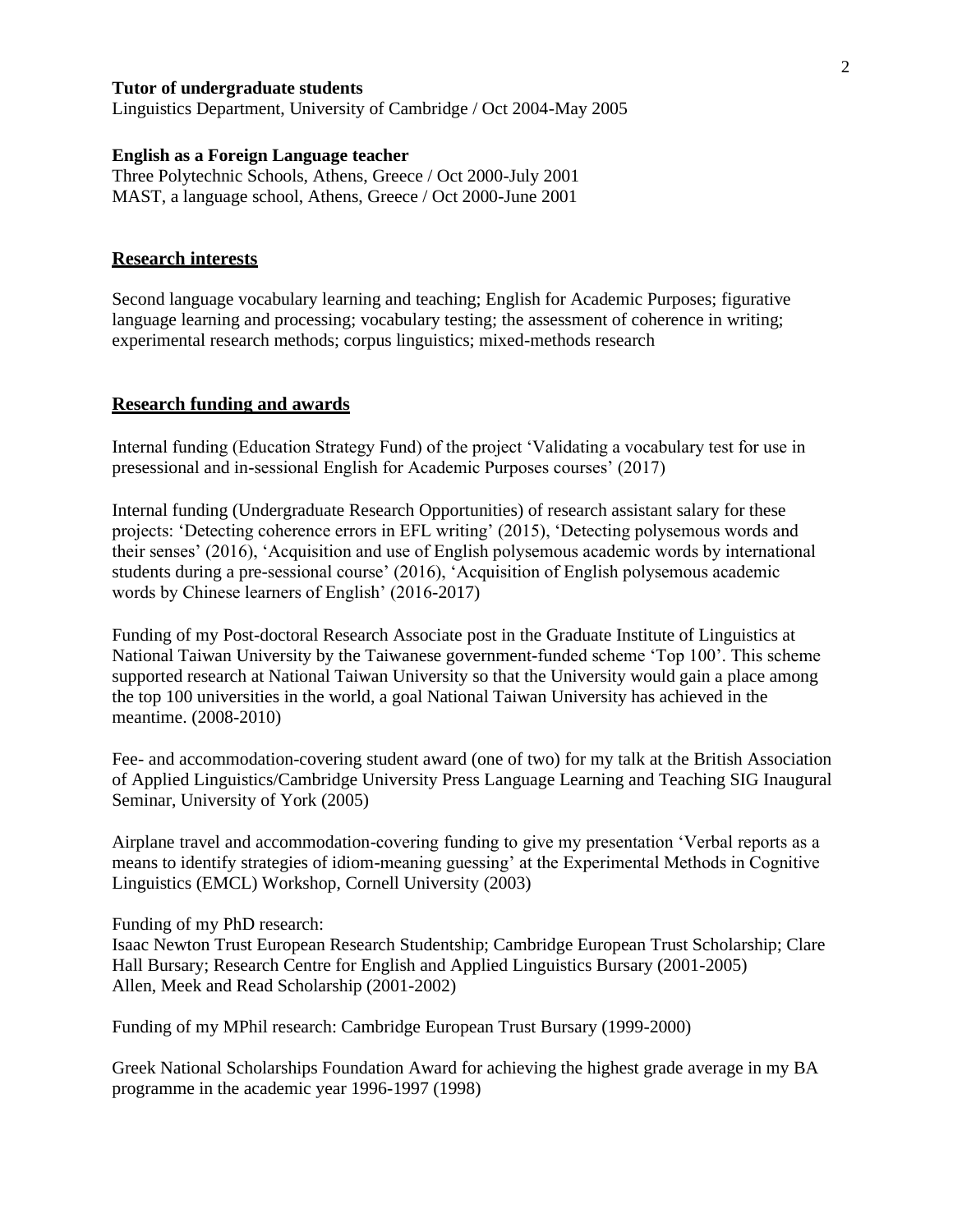# **Publications**

## *Journal articles*

- **Skoufaki, S.** & Petrić, B. (2021). Exploring polysemy in the Academic Vocabulary List: A lexicographic approach. *Journal of English for Academic Purposes* 54. 101038. <https://doi.org/10.1016/j.jeap.2021.101038>
- **Skoufaki, S.** & Petrić, B. (2021). Academic vocabulary in an EAP course: Opportunities for incidental learning from printed teaching materials developed in-house. *English for Specific Purposes* 63, 71-85.<https://doi.org/10.1016/j.esp.2021.03.002>
- **Skoufaki, S.** (2020). Rhetorical Structure Theory and coherence break identification. *Text & Talk* 40(1), 99-124.<https://doi.org/10.1515/text-2019-2050>
- Perez Urdaniz, R. & **Skoufaki, S.** (2019). Spanish-L1 EFL learners' recognition knowledge of English academic vocabulary: the role of cognateness, word frequency and length. *Applied Linguistics Review.* Advance online publication <https://doi.org/10.1515/applirev-2018-0109>
- **Skoufaki, S.** (2009). An exploratory application of Rhetorical Structure Theory to detect coherence errors in L2 English writing: possible implications for Automated Writing Evaluation software. *International Journal of Computational Linguistics and Chinese Language Processing 14(2),* 181-203.<https://www.aclweb.org/anthology/O09-4003.pdf>
- **Skoufaki, S.** (2008). Investigating the Source of Idiom Transparency Intuitions. *Metaphor and Symbol* 24(1), 20-41.<https://doi.org/10.1080/10926480802568448>

## *Edited volume*

Hall, D., Markopoulos, T., Salamoura, A., & **Skoufaki, S.** (Eds.) (2003). *CamLing 2003: Proceedings of the University of Cambridge First Postgraduate Conference in Language Research*, *26 April 2003.* Cambridge: Cambridge Institute of Language Research.

## *Book chapters*

- Skoufaki, S. (2021). English academic vocabulary teaching and learning. In H. Mohebbi & C. Coombe (Eds.), *Research questions in Language Education and Applied Linguistics: A Reference Guide* (pp.45-49). New York: Springer.
- **Skoufaki, S.** (2021). Guessing at the meaning of unknown L2 idioms: Applied Cognitive Linguistic perspectives. In I. Galantomos (Ed.), *L2 Figurative Language Teaching: Theory and Practice* (pp.166-180)*.* Newcastle upon Tyne: Cambridge Scholars Publishing.
- **Skoufaki, S.** & Petrić, B. (2021). Academic vocabulary in an English for Academic Purposes course. In Botinis, A. (Ed.), *ExLing 2020. Proceedings of the 11th International Conference of Experimental Linguistics, Athens, Greece, 12-14 October 2020* (pp. 193-196)*.* Athens: ExLing Society.
- **Skoufaki, S.** (2013). Devising a discourse error tagging system for an English learner corpus. In D. Wible & M. Y. Li (Eds.), Second Language Reading and Writing: Investigations into Chinese and English (pp. 66-93). Taoyuan: National Central University Press.
- Cheung, H., Chung, S.F., & **Skoufaki, S.** (2010). Indexing second language vocabulary in the Intermediate GEPT. In *Proceedings of the Twelfth Academic Forum on English Language Testing in Asia (Language Testing in Asia: Continuity, Innovation and Synergy), March, 5-6, 2010* (pp.118-136)*.* Taipei: Language Training and Testing Center.
- Huang, C.-R., Cheng, W., Cheung, H., Harada, Y., Hong, H., **Skoufaki, S.**, & Chen, H. K.Y. (2010). English Learner Corpus: Global Perspectives with an Asian Focus. In T.-E. Kao & Y. Lin (Eds.), *A New Look at Language Teaching and Testing: English as Subject and Vehicle* (pp. 85-117)*.* Taipei: Language Training and Testing Center.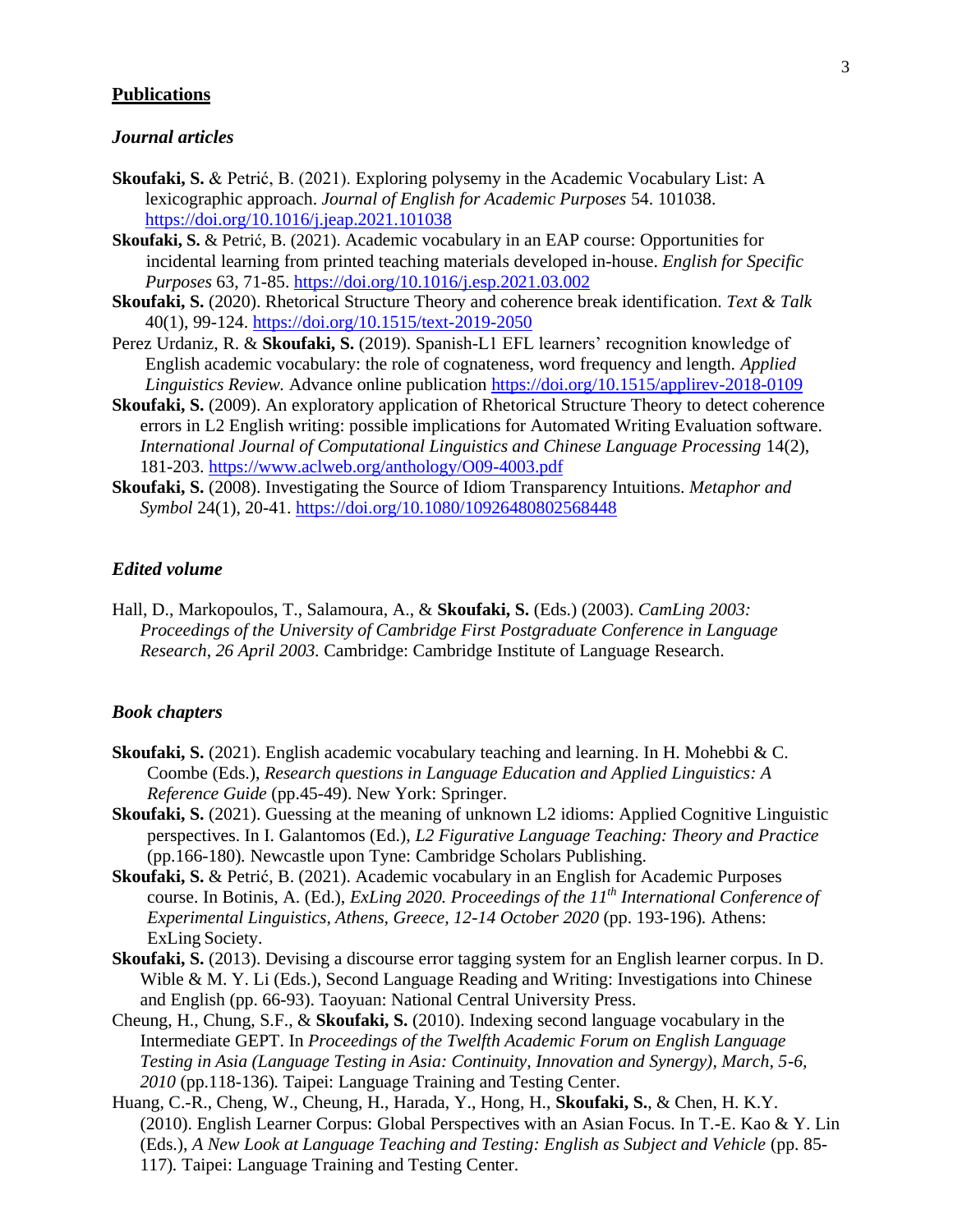- **Skoufaki, S.** (2009). Formulaic language and pauses in the speech of Taiwanese learners of English. In *Proceedings of the 2009 International Conference on Applied Linguistics and Language Teaching* (pp.190-202)*.* Taipei: Crane.
- **Skoufaki, S.** (2008). Conceptual metaphoric meaning clues in two L2 idiom presentation methods. In F. Boers & S. Lindstromberg (Eds.), *Cognitive linguistic approaches to teaching vocabulary and phraseology* (pp.101-132)*.* Berlin: Mouton de Gruyter.
- **Skoufaki, S.** (2005). Use of conceptual metaphors: A strategy for the guessing of an idiom's meaning? In M. Mattheoudakis & A. Psaltou-Joycey (Eds.), *Selected Papers on Theoretical and Applied Linguistics from the 16th International Symposium, April 11-13, 2003* (pp. 542-556)*.* Thessaloniki: Aristotle University of Thessaloniki.
- **Skoufaki, S.** (2003). Determinants of idiom-transparency intuitions. In D. Hall, T. Markopoulos, A. Salamoura, & S. Skoufaki (Eds.), *CamLing 2003: Proceedings of the University of Cambridge First Postgraduate Conference in Language Research*, *26 April 2003* (pp. 253-259)*.* Cambridge: Cambridge Institute of Language Research.

#### *Book reviews*

- **Skoufaki, S.** (2017). Review of *Academic Vocabulary in Learner Writing: From Extraction to Analysis.* by Magali Paquot. NY/London: Continuum, 2010. *Journal of English for Academic Purposes* 30(1), 96-97.
- **Skoufaki, S.** (2007). Book notice of *The Extent of the Literal: Metaphor, Polysemy and Theories of Concepts.* by Marina Rakova. NY: Palgrave Macmillan, 2003. *Language* 83(1), 227-8.

## *Invited talks*

- **Skoufaki, S.** (2021). Recent advances in English academic vocabulary research. University of Thessaly, Greece, 15 December 2021.
- **Skoufaki, S.** (2019). Let's talk business! Looking into the meaning senses of English academic words in Business journal articles. University of Central Lancashire, 30 October 2019.
- **Skoufaki, S.** (2009). Guessing at the meaning of unknown L2 idioms: applied cognitive linguistic perspectives. National Chengchi University, Taipei, 30 October 2009.
- **Skoufaki, S.** (2009) Coherence errors in an English learner corpus. Language Training and Testing Center, Taipei, 24 June 2009.
- **Skoufaki, S.** (2009). Formulaic language and pauses in the speech of Taiwanese learners of English. Language Training and Testing Center, Taipei, 24 June 2009.
- **Skoufaki, S.** (2007). Assessing idiom-instruction proposals: Should L2 idioms be presented in metaphoric or semantic/functional groups? University of Greenwich, 7 February 2007.
- **Skoufaki, S.** (2006). Experimental testing of some Cognitive Linguistic claims about L2-idiom instruction. University of Essex, 8 May 2006.
- **Skoufaki, S.** (2006). Teaching idioms in a second language: Putting theoretical proposals to the test. University of Cambridge, 2 May 2006.
- **Skoufaki, S.** (2005). Approaches to L2 idiom instruction. University of Greenwich, 9 November 2005.

## *Conference presentations*

**Skoufaki, S.,** Petrić, B., Jablonkai, R.R. & Curry, N. (2021). Investigating the role of linguistic knowledge in the test-taking strategies used in a test of polysemous academic words. Linguistics and Knowledge about Language in Education (LKALE) British Association for Applied Linguistics (BAAL) Special Interest Group (SIG) 2021 event. Online, University of Glasgow, 7-8 May 2021.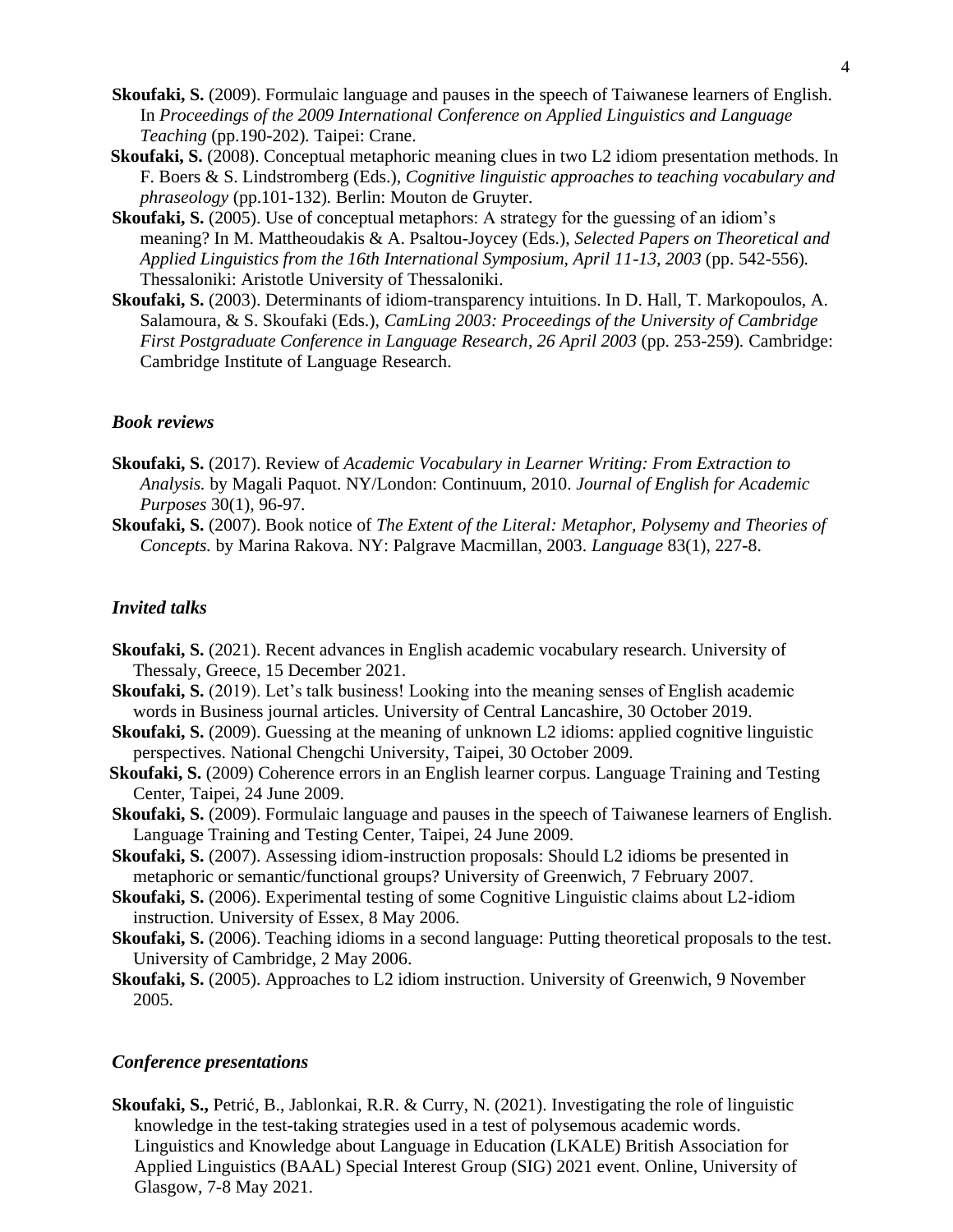- **Skoufaki, S.** & Petrić, B. (2020). Academic vocabulary in an English for Academic Purposes course. 11<sup>th</sup> International Conference of Experimental Linguistics (ExLing 2020), Athens, Greece, 12-14 October 2020.
- **Skoufaki, S.**, Petrić, B. & Demetriou, L. (2019). Delineating polysemy in English academic vocabulary: a lexicographic and corpus analysis. Conference on Corpus Analysis in Academic Discourse 2019, Castelló de la Plana, Spain, 14-15 November 2019.
- **Skoufaki, S.** & Petrić, B. (2019). Examining polysemy in English academic vocabulary. British Association for Applied Linguistics (BAAL) 2019 conference, Manchester, 29-30 August 2019.
- **Skoufaki, S. & Petrić, B.** (2019) Investigating pre-sessional EAP students' exposure to polysemous academic words. BAAL Language Learning and Teaching SIG conference. Bath, 28-29 June 2019.
- **Skoufaki, S.,** Petrić, B., & Chatsiou, K. (2018). Polysemous academic English vocabulary in an English for Academic Purposes presessional course. Exploring Language Education: Global and Local Perspectives conference. Stockholm, 18-20 June 2018.
- **Skoufaki, S.**, Petrić, B., & Chatsiou, K. (2017). British students' knowledge of polysemous academic English vocabulary. British Association for Applied Linguistics (BAAL) Vocabulary Studies Special Interest Group (SIG) conference, Reading, 3-4 July 2017.
- **Skoufaki, S.** & Petrić, B. (2017). An examination of British students' knowledge of polysemous academic English vocabulary. 'Innovations in English for Academic Purposes (EAP) assessment' BAAL Testing, Evaluation and Assessment SIG 2017 conference, Northampton, 31 March 2017.
- **Skoufaki, S.** (2016). Delineating the subjectivity of coherence-error intuitions: an application of Rhetorical Structure Theory to identify coherence errors in an English learner corpus. IWoDA'16 Fourth International Workshop on Discourse Analysis, Santiago de Compostella, 29-30 September 2016.
- **Skoufaki, S.** (2014). Comprehension of metaphoric themes during reading by native English speakers. European Summer School on Eye Movements (ESSEM) 2014, Freiburg, Germany, 8-13 September 2014.
- **Skoufaki, S.** (2011). Low-intermediate EFL writing assessment: Does a varied vocabulary lead to higher scores? Learners and Networks: the 21st VARG conference in honour of Paul Meara. Swansea University, 16-18 March 2011.
- Cheung, H., Chung, S.F. & **Skoufaki, S.** (2010). Indexing second language vocabulary in the Intermediate GEPT. The Twelfth Academic Forum on English Language Testing in Asia, Language Training and Testing Center, Taiwan, 5-6 March 2010.
- **Skoufaki, S.** (2009). Devising a discourse error tagging system for an English learner corpus. The 4th Chinese/English as a Second Language Conference on Reading and Writing Instruction, National Central University, Taiwan. 15-16 May 2009.
- **Skoufaki, S.** (2009). Formulaic language and pauses in the speech of Taiwanese learners of English. The 2009 International Conference on Applied Linguistics and Language Teaching, National Taiwan University of Science and Technology, Taiwan. 15-16 April 2009.
- **Skoufaki, S.** (2007). Reassessing the effectiveness of L2 idiom presentation in metaphoric groups. The Second UK-Cognitive Linguistics Conference, University of Cardiff. 27-30 August 2007.
- **Skoufaki, S.** (2005). Cognitive Linguistics and L2 idiom instruction. The 1st International Conference on Post-Cognitivist Psychology, University of Strathclyde. 4-6 July 2005.
- **Skoufaki, S.** (2005). Putting idiom instruction proposals to the test. The BAAL/CUP Language Learning and Teaching SIG Inaugural Seminar, University of York. 12-13 April 2005.
- **Skoufaki, S.** (2003). Conceptual metaphors and guessing at an idiom's meaning in L2. The Researching and Applying Metaphor 5 conference, Université Paris 13. 17-19 September 2003.
- **Skoufaki, S.** (2003). The role of Conceptual Metaphors in the guessing of an idiom's meaning. The 8th International Cognitive Linguistics Conference, University of Logroño, Spain. 20-25 July 2003.
- **Skoufaki, S.** (2003). Verbal reports as a means to identify strategies of idiom-meaning guessing. The Experimental Methods in Cognitive Linguistics (EMCL) Workshop, Cornell University, USA. 2- 4 May 2003.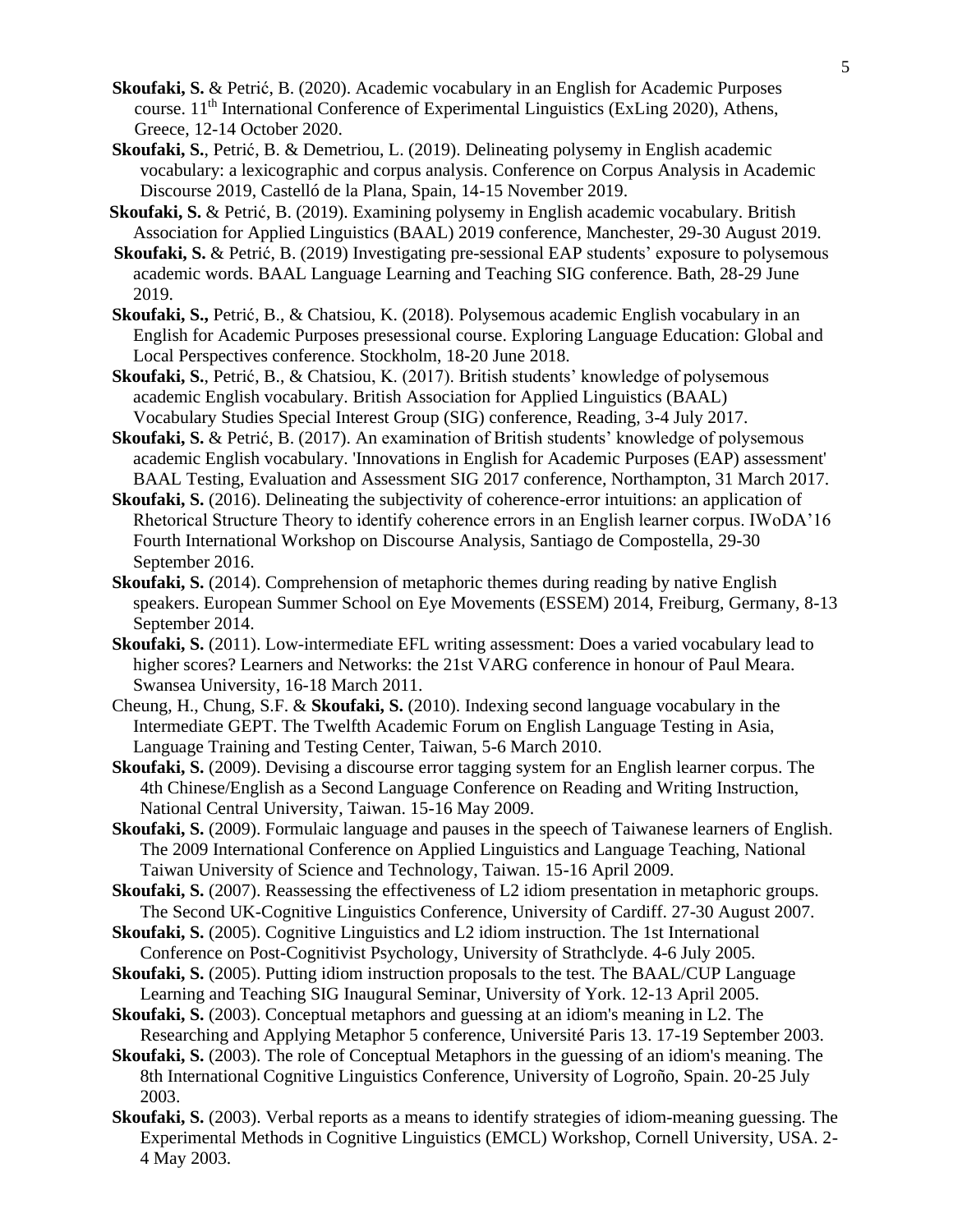- **Skoufaki, S.** (2003). Determinants of idiom-transparency intuitions. The University of Cambridge First Postgraduate Conference in Language Research. 26 April 2003.
- **Skoufaki, S.** (2003). The source of idiom-transparency intuitions. The Linguistic Association of Great Britain Spring meeting, University of Sheffield. 14-16 April 2003.
- **Skoufaki, S.** (2003). Use of Conceptual Metaphors: A strategy for the guessing of an idiom's meaning? The 16<sup>th</sup> International Symposium of Theoretical and Applied Linguistics, University of Thessaloniki, Greece. 11-13 April 2003.

# *Outreach*

- **Skoufaki, S.** (2020). Why students need to learn academic words. Blogpost at *The Conversation*. <https://theconversation.com/why-students-need-to-learn-academic-words-147628>
- **Skoufaki, S.** (2020). How well can a theory of coherence predict coherence errors in writing? OASIS summary of Skoufaki, S. (2020) Rhetorical Structure Theory and coherence break identification. *Text & Talk,* 40(1), 99-124. Available at

<https://oasis-database.org/concern/summaries/7m01bk93v?locale=en>

**Skoufaki, S.** (2020). How do word characteristics affect Spanish native speakers' ability to recognize English academic words? OASIS summary of Perez Urdaniz, R. & Skoufaki, S. (2019). Spanish-L1 EFL learners' recognition knowledge of English academic vocabulary: the role of cognateness, word frequency and length. *Applied Linguistics Review* Advance online publication*.* Available at

<https://oasis-database.org/concern/summaries/tm70mv27g?locale=en>

- **Skoufaki, S.** (2020). Examining the potential that a theory of coherence has for the identification of coherence errors. Kudos summary of Skoufaki, S. (2020). Rhetorical Structure Theory and coherence break identification. *Text & Talk,* 40(1), 99-124. Available at <https://www.growkudos.com/publications/10.1515%25252Ftext-2019-2050/reader>
- **Skoufaki, S.** (2020). The role of lexical characteristics in Spanish EFL learners' recognition of English academic words. Kudos summary of Perez Urdaniz, R. & Skoufaki, S. (2019). Spanish-L1 EFL learners' recognition knowledge of English academic vocabulary: the role of cognateness, word frequency and length. *Applied Linguistics Review* Advance online publication*.* Available at

<https://www.growkudos.com/publications/10.1515%25252Fapplirev-2018-0109/reader>

- **Skoufaki, S.** & Nikolov, M. (2020). RiPL Summary of Nikolov, M. (2016) in M. Nikolov (Ed.) Assessing young learners of English: Global and local perspectives. Available at <https://ripl.uk/nikolov-m-2016/>
- **Skoufaki, S.** (2018). What are cognates? And what good are they for bilinguals? Festival of Social Science, Colchester, 3 November 2018.

#### **PhD supervision**

Tomohisa Hirano / Jan 2020-Present

'Vocabulary in secondary-school textbooks in Japan and Taiwan: a comparative study'

Lizeta Demetriou / 2016-2020

'Polysemous English phrasal verbs: EFL textbook distribution, students' receptive and productive knowledge and teachers' beliefs in the Greek Cypriot context'

Ahmad Al Fotais / 2015-2019

'Investigating the Effect of Spaced Versus Massed Practice on Vocabulary Retention in the EFL Classroom'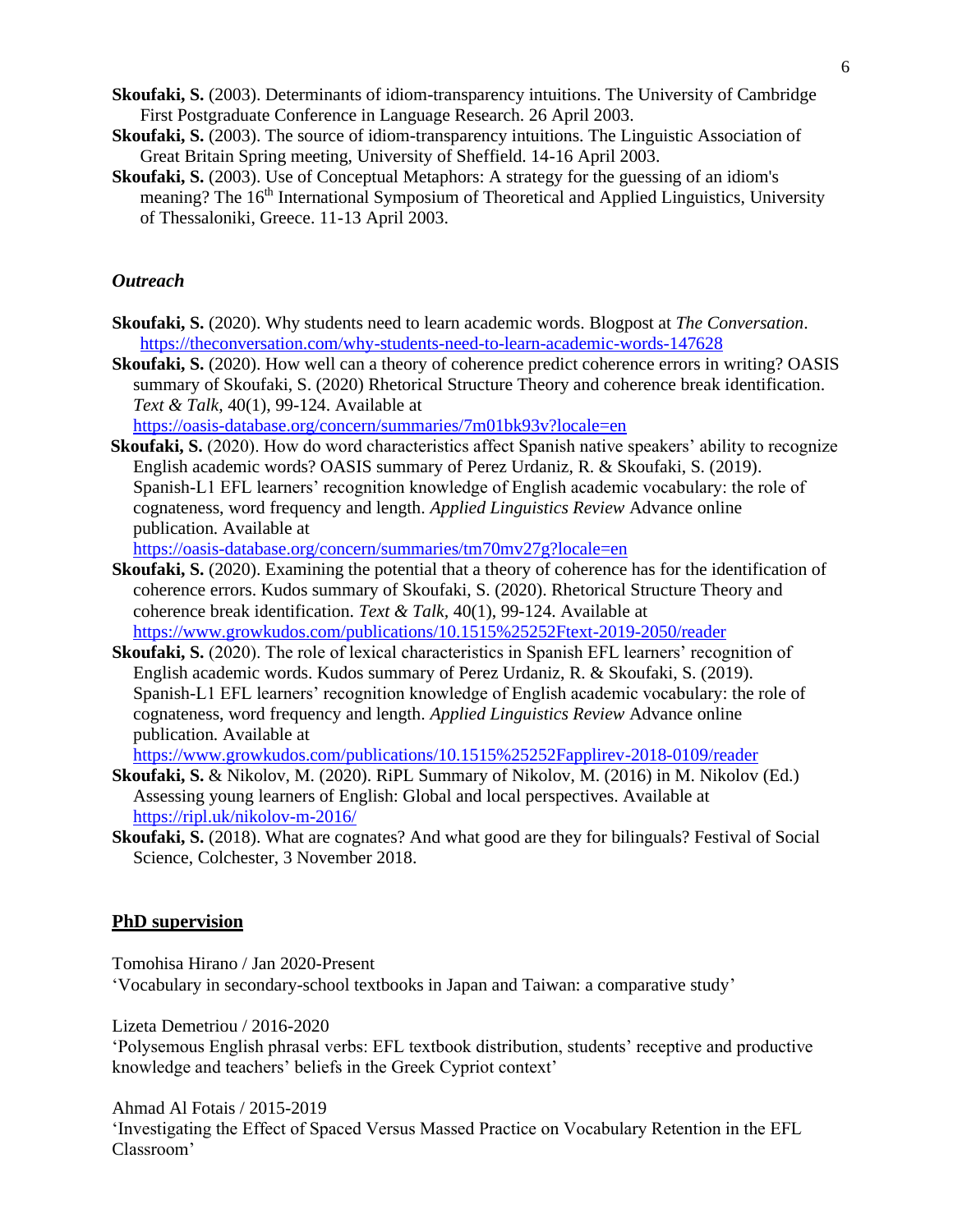Chinedu Januarius Osuji / 2014-2017 'Cognitive and Metacognitive Strategy Use in First and Second Language Reading Comprehension'

Manal Saleh M. Alganam / 2014-2015 'Teacher Ratings of essays written by students of English as a Second Language: A Qualitative Study of Criteria and Process' (PhD supervisor cover)

Zainab Ali / 2012-2014 'The processing of multi-word expressions by native Arab second-language speakers of English' (Secondary supervisor; Primary supervisor: Claudia Felser)

Afnan Saleh Farooqui / 2011-2016 'A Corpus-Based Study of Academic-Collocation Use and Patterns in Postgraduate Computer Science Students' Writing' (Primary supervisor; Co-supervisor: Nigel Harwood)

# **Curriculum development and teaching**

## *University of Essex*

| 'Theory and practice in<br>ELT'                                | Co-teacher in a compulsory module for second-year undergraduate<br>students that indicates practical ways in which ELT teaching can<br>make the most of pedagogical recommendations stemming from ELT<br>and Applied Linguistics research (2020) |
|----------------------------------------------------------------|--------------------------------------------------------------------------------------------------------------------------------------------------------------------------------------------------------------------------------------------------|
| 'Understanding data in<br>Linguistics'                         | Co-teacher in an introduction to research methods for first-year<br>undergraduate students (2020)                                                                                                                                                |
| 'Language Expert 1'                                            | Co-teacher in a compulsory module that introduces first-year<br>undergraduate students of Modern Languages to linguistic research<br>(2019)                                                                                                      |
| 'Professional development<br>for research students'            | Director and co-teacher of a research methods and professional<br>skills module for PhD students (2018-2020)                                                                                                                                     |
| 'Research Methods I'                                           | Director and co-teacher of an introduction to research methods;<br>module geared mainly towards MA Applied Linguistics/TESOL<br>students (2015-2020)                                                                                             |
| 'Research Methods II'                                          | Director and co-teacher of an introduction to doing statistics with<br>SPSS and qualitative data coding; module geared mainly towards MA<br>Applied Linguistics/TESOL students (2015-2020)                                                       |
| 'Second language<br>vocabulary: learning,<br>teaching and use' | Director and teacher of an introduction to vocabulary studies for<br>MA Applied Linguistics/TESOL students (2011-2020)                                                                                                                           |
| 'Exploring second language<br>vocabulary instruction'          | Director and teacher of an introduction to vocabulary studies for<br>final-year undergraduate students (2011-2020)                                                                                                                               |
| 'Introduction to TEFL I'                                       | Co-teacher (session on vocabulary studies) (2012-2018)                                                                                                                                                                                           |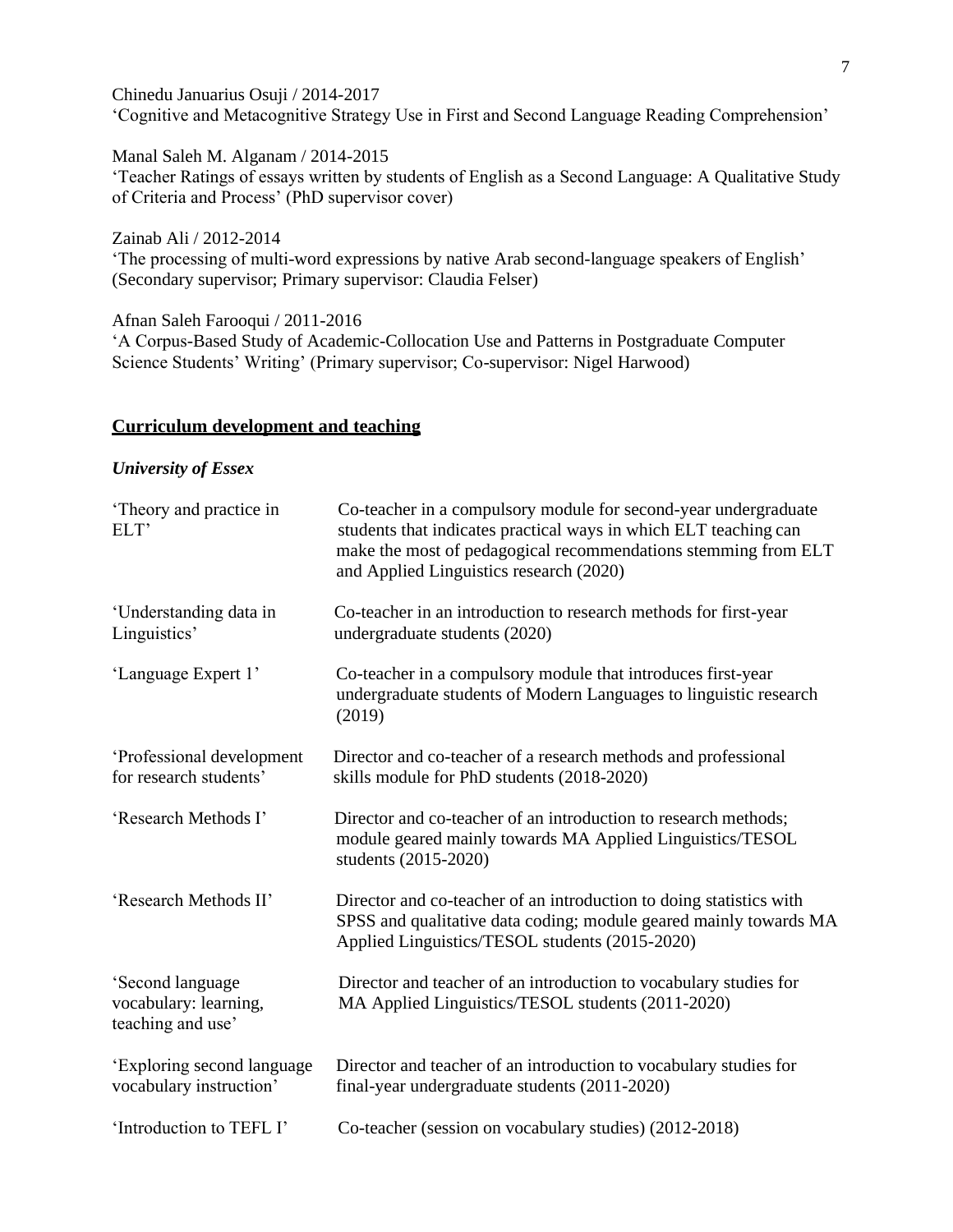| 'Introduction to TEFL II'                         | Co-teacher (sessions on learning strategies and styles, language<br>testing) (2013-2019)                                           |
|---------------------------------------------------|------------------------------------------------------------------------------------------------------------------------------------|
| Introduction to quantitative<br>research methods' | Director and teacher (2012-2014)                                                                                                   |
| Applied Linguistics'                              | 'Introduction to statistics for Director and teacher (2012-2014)                                                                   |
| 'Communicative language<br>testing'               | Director and teacher of an introduction to communicative language<br>testing for MA TESOL/Applied Linguistics students (2012-2013) |
| 'Language testing'                                | Director and teacher of an introduction to language testing for final-<br>year undergraduate students (2011-2012)                  |
| 'Corpora in ELT'                                  | Co-teacher (sessions on AntConc) (2011-2013)                                                                                       |

# *The Open University*

| 'Discovering Psychology'                                                | Associate Lecturer in an introduction to Psychology (2010-2012)                                                                              |
|-------------------------------------------------------------------------|----------------------------------------------------------------------------------------------------------------------------------------------|
| 'The Art of English'                                                    | Associate Lecturer in a module on the meaning of language creativity<br>(2007)                                                               |
| 'You and your money'                                                    | Associate Lecturer in an introduction to Personal Finance (2006-2007)                                                                        |
| 'Social science in action:<br>Investigating the Information<br>society' | Associate Lecturer in an introduction to research methods for social-<br>science undergraduate students at a Residential School (2006, 2007) |

# *University of Greenwich*

| 'Second Language                      | Director and teacher of an introduction to second language                                                                                                      |
|---------------------------------------|-----------------------------------------------------------------------------------------------------------------------------------------------------------------|
| acquisition'                          | acquisition to MA Second Language Acquisition students (2007-8)                                                                                                 |
| 'Foundations of Sound<br>and Meaning' | Teacher (2007) and director and teacher (2008) of an<br>introduction to phonetics, phonology, semantics and pragmatics for<br>first-year undergraduate students |
| 'Language, Mind and                   | Director and teacher of an introduction to Psycholinguistics for                                                                                                |
| Psychology'                           | final-year undergraduate students (2006-2008)                                                                                                                   |

# **BA programme development and directorship**

Proposed, designed and created the 'BA English language with Media communication' at the University of Essex. It is an interdisciplinary BA programme which gives students the opportunity not only to learn about the English language but also to examine how it is used in media communication across contexts (e.g., literature, politics, business). The programme gained QAA accreditation in May 2018 and has been recruiting students ever since.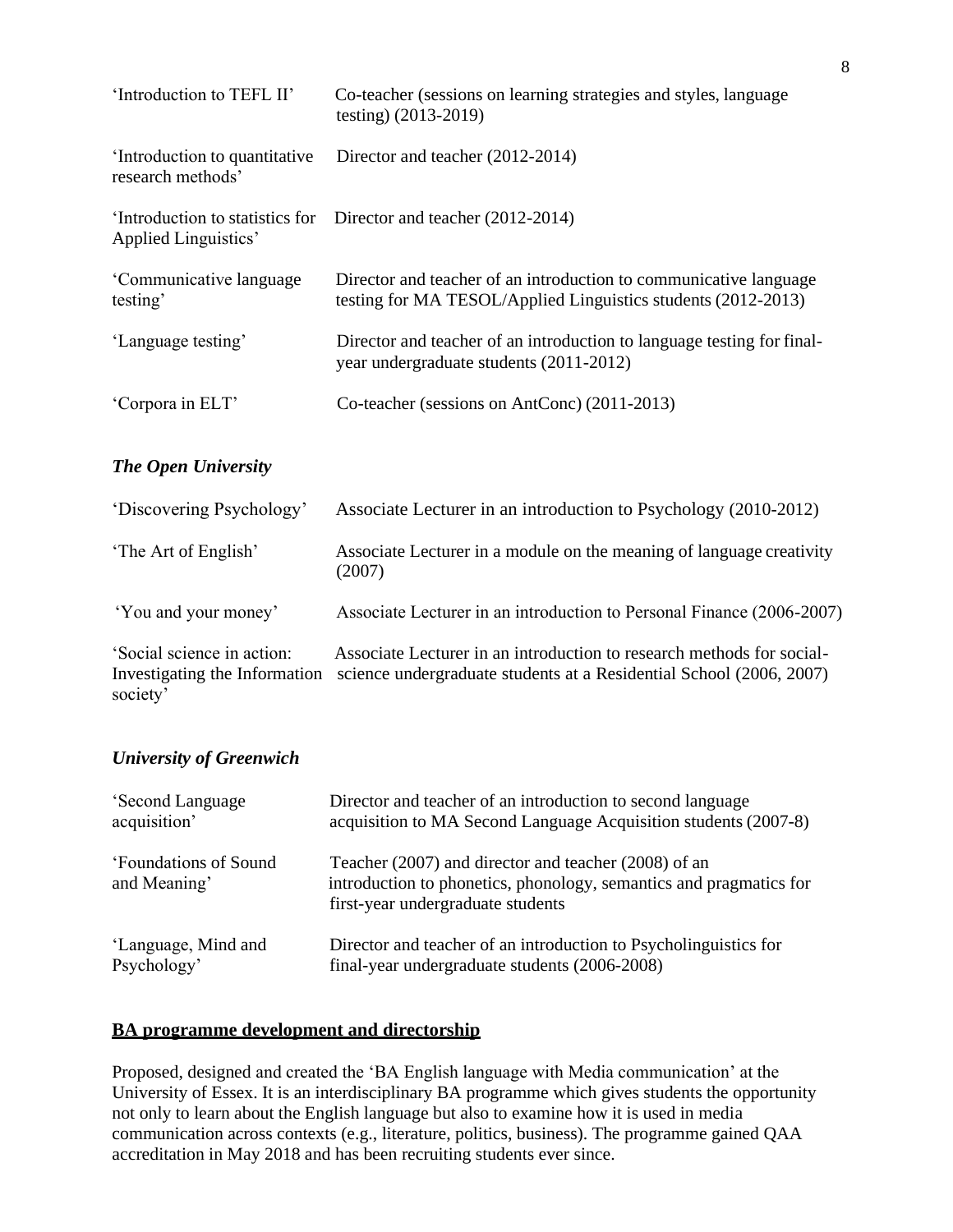- Director of BA English language with Media communication (2018-2020)
- Director of BA English language and History, BA English language and Literature, BA English language and Sociology (2011-2020)

# **Administration**

- Consortium for the Humanities and the Arts South-east England (CHASE) Departmental Lead (2019-2020)
- Management team member of the Centre for research in Language Development across the Lifespan (LaDeLi) (2019-2020)
- Member of the Athena SWAN team (2019-2020)
- Deputy Director of Education (2019, research-leave cover)
- Assistant Director of Research Students (2018-2020)
- Co-director of the English Language Teaching research group (2015-2020)
- Director of Research Students (Autumn 2019, research-leave cover)
- Undergraduate Admissions Coordinator (2014-2018)
- Assistant Undergraduate Admissions Coordinator (2011-2014)
- Disability Liaison Officer (2011-2014)

# **Esteem indicators**

- Editorial Board member of *Frontiers in Education* and *Frontiers in Psychology*
- External Assessor for MA Applied Linguistics, University of Canterbury Christ Church / 2021
- Member of the Scientific Committee of the International Conference on Second Language Studies / 2019
- Member of the Scientific Committee of the Third English for Specific Purposes Conference / 2019
- Reviewer for the Shota Rustaveli National Science Foundation, Georgia / 2012-2015

# **Languages**

English (fluent) French (advanced – certificate: Diplôme Approfondi De Langue Française) Greek (native) Italian (intermediate) Mandarin Chinese (beginner)

# **Computing**

- Communication with students: FirstClass, Moodle, Zoom
- Corpus information retrieval: AntConc, ConcGram, MATLAB
- Corpus tagging: ELAN, NVivo, RST Annotation Tool
- Data analysis: R, SPSS, Excel
- Psycholinguistic experiments: DMDX, SuperLab
- Speech analysis: Praat